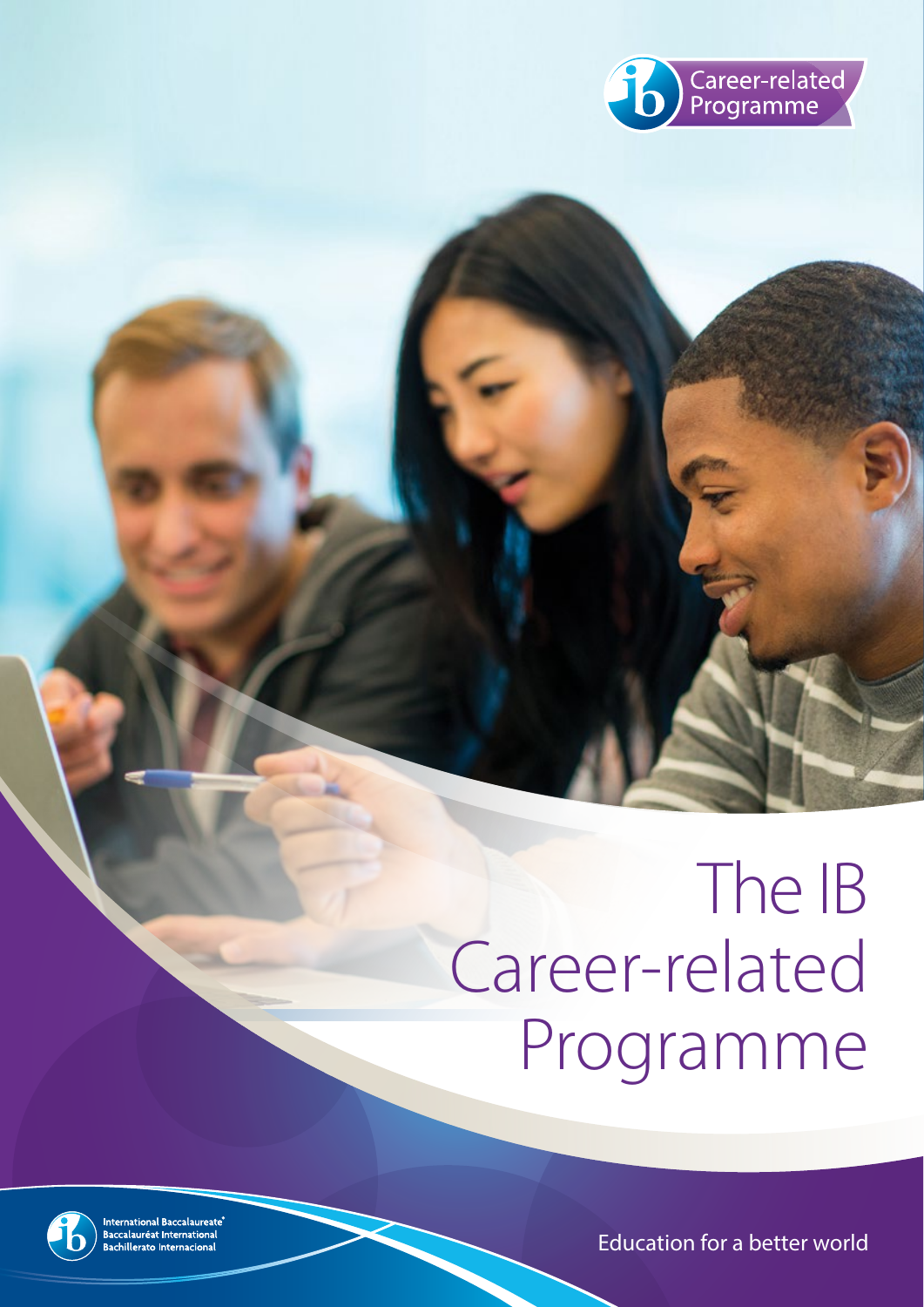## **The IB Career-related Programme: preparing students to follow their chosen pathways in life**

## **What is an IB education?**

The IB continuum of international education, for students aged 3 to 19, is unique because of its academic and personal rigour. IB programmes challenge students to excel not only in their studies but also in their personal growth. The IB aims to inspire a quest for learning throughout life that is marked by enthusiasm and empathy.

The IB aspires to help schools develop well-rounded students, who respond to challenges with optimism and an open mind, are confident in their own identities, make ethical decisions, join with others in celebrating their common humanity, and are prepared to apply what they learn in real-world, complex and unpredictable situations.

An IB education:

- **• focuses on learners** IB programmes are student-centred and promote healthy relationships, ethical responsibility and personal challenge
- **• develops effective approaches to teaching and learning** IB programmes are taught by teachers who help students to learn how to develop the attitudes and skills they need for both academic and personal success
- **works within global contexts**—IB programmes increase understanding of languages and cultures and explore globally significant ideas and issues
- **• explores significant content**—IB programmes offer a curriculum that is broad and balanced, conceptual and connected.

At the heart of all IB programmes is the IB learner profile. IB learners strive to be inquirers, knowledgeable, thinkers, communicators, principled, open-minded, caring, risk-takers, balanced and reflective. These attributes represent a broad range of human capacities and responsibilities that go beyond intellectual development and academic success.

For more information about the IB, please visit www.ibo.org

## **What is the IB Career-related Programme?**

The IB Career-related Programme (CP) is designed for students interested in pursuing a career-related education in the final two years of secondary school. It provides them with an excellent foundation to support their further studies, as well as ensure their preparedness for success in the workforce.

### **The CP enables students to:**

- follow their chosen education and career pathways in life
- combine academic subjects with their personal and professional interests and skills
- engage in learning that makes a positive difference to their community
- think critically and creatively
- communicate clearly and effectively in a variety of situations
- effectively work independently and in collaboration with others
- consider new perspectives and other points of view
- develop greater self-confidence and self-awareness
- demonstrate high levels of resilience, flexibility and agility of mind
- be internationally-minded and globally aware
- apply their knowledge to real-world scenarios and situations.

## **The CP educational framework**

The CP is comprised of three elements:

**Academic courses from the IB Diploma Programme (DP)**— Students complete at least two DP courses in any of the subject groups: studies in language and literature, language acquisition, individuals and societies, sciences, mathematics and the arts. CP students should choose DP courses that are relevant to their careerrelated studies. DP courses provide and enhance the theoretical underpinnings and academic rigour of the CP.

CP students have the option of enrolling in authorized online DP courses offered via their IB World School.

*"I think the combination of life experience, work experience and a qualification makes us ideal candidates for many universities and employers. I have tailored my pathway around my career choice and the subjects I need to go on to study at university. I've chosen Early Childhood Studies with Youth Studies and two extra DP courses: English and Psychology."*

—Lauren Thorpe, student at Dane Court Grammar School, United Kingdom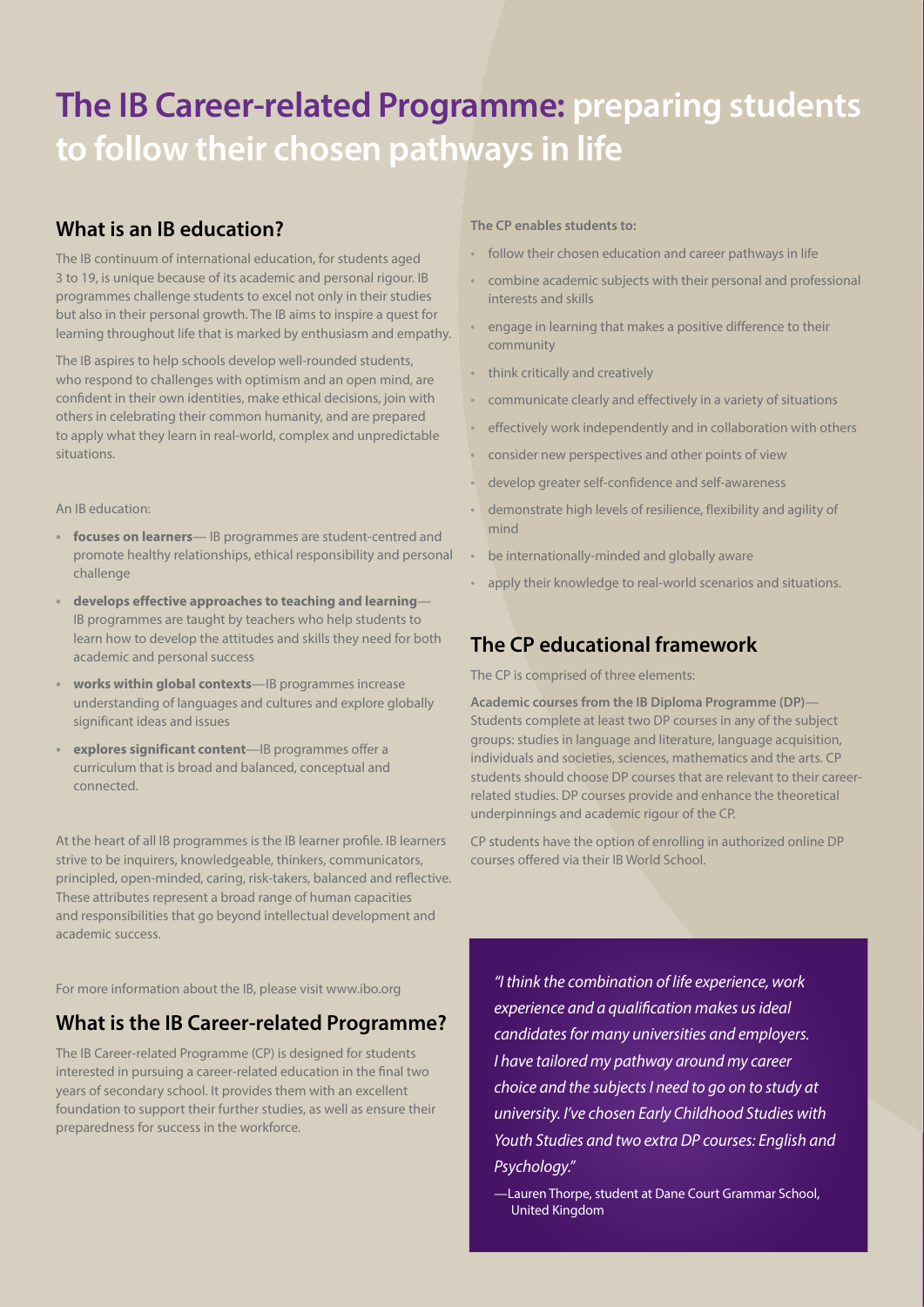

The **CP core components**—Students develop personal qualities and professional skills, as well as intellectual habits required for lifelong learning. The CP core components give context to the DP courses and the career-related study and draw all aspects of the framework together.

The *personal and professional skills* course aims to develop responsibility, practical problem-solving, good intellectual habits, ethical understanding, perseverance, resilience, an appreciation of identity and perspective and an understanding of the complexity of the modern world. Emphasis is placed on the development of skills needed to successfully navigate higher education, the workplace and society.

**Service learning** is the practical application of knowledge and skills toward meeting an identified community need. Through service, students develop and apply personal and social skills in real-life situations involving decision-making, problem-solving, initiative, responsibility and accountability for their actions.

*Language development* ensures that all CP students have access and exposure to a second language. The opportunity to learn a second language is a central tenet of an IB education and increases students' understanding of the wider world. Students are encouraged to begin or extend the study of an additional language that suits their needs, backgrounds and contexts. It develops students' oral, visual and written linguistic and communicative abilities.

The *reflective project* is an in-depth body of work produced over an extended period and submitted toward the end of the programme. Through the reflective project, students identify, analyse, discuss and evaluate an ethical dilemma associated with an issue from their career-related studies. This work encourages students to engage in personal inquiry, intellectual discovery, creativity, action and reflection, and to develop strong thinking, research and communications skills.

**Career-related studies**—Students are provided with practical, real-world approaches to learning designed to prepare them for higher education, an internship or apprenticeship, or a position in a designated field of interest.

The career-related studies are offered by the school and should be aligned with student needs and progress toward further study or direct employment. Each school chooses the career-related studies most suited to local conditions and the needs of its students. The career-related studies must satisfy IB criteria for accreditation, assessment and quality assurance.